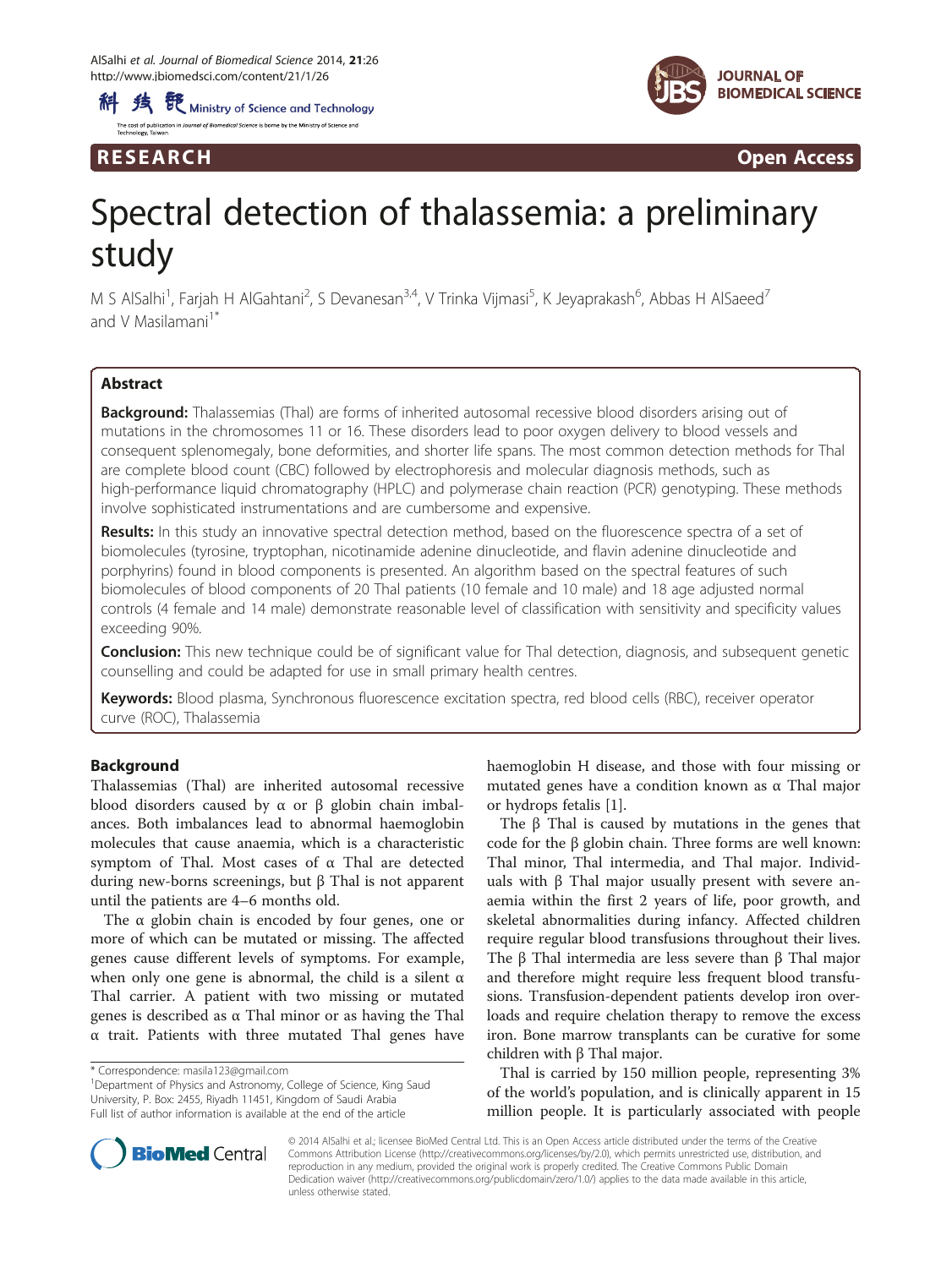of Mediterranean, Arab, and Asian origins. Certain types of Thal are more common in specific parts of the world. α Thal is common in parts of the world where malaria is or had previously been endemic. β Thal is much more common in Mediterranean countries, such as Greece, Italy, and Spain. Many Mediterranean islands, including Cyprus, Sardinia, and Malta, have significantly high incidence rates of severe β Thal, constituting a major public health problem. For example, in Cyprus, 1 in 7 individuals carry the gene, which translates to 1 in 49 marriages between carriers and 1 in 158 new born who are expected to have β Thal major [\[2\]](#page-7-0).

On the other hand, α Thal is more common in Southeast Asia, India, the Middle East, and Africa. The carrier rates for α Thal are 1 in 7 for Cypriots, 1 in 12 for Greeks, 1 in 12 for Indians and 1 in 25 for Pakistanis. Thal is also common in the Kingdom of Saudi Arabia, particularly in the eastern and southern provinces. Premarital screening and genetic counselling centres associated with the Saudi Arabian Ministry of Health have reported a Thal prevalence rate of 18.5 cases per 1000 citizens (18 carriers and 0.5 with serious level of disease) [\[3\]](#page-7-0).

Currently, many methods are being used to screen and diagnose Thal. The osmotic fragility test is commonly used for Thal screening, despite its low specificity. The most specific Thal diagnosis methods are haemoglobin (Hb) electrophoresis phenotyping [[4\]](#page-7-0) or high-performance liquid chromatography (HPLC) [[5](#page-7-0)]. Other commonly used methods include polymerase chain reaction (PCR) and enzyme- linked immuno sorbent assay (ELISA) [[6\]](#page-7-0).

However, these techniques are expensive and cannot be used as routine laboratory tests in small hospitals or clinics. In this context, the present study describes the potential application of a spectral technique as a simple, inexpensive, and fast diagnostic protocol that could be employed in primary health centres in the Asian, Arabian, and African countries (which have highest prevalence of Thal).

The objective of the present study is to demonstrate the potential of spectral haemoglobinopathic diagnosis using well-defined Thal cases as examples. The spectra of blood cellular components and extracellular plasma could provide substantial insight into the subjects' pathologies.

# Methods

Experiments were performed on blood plasma and red blood cell (RBC) samples from Thal patients and ageadjusted healthy controls.

Exactly 5 ml of venous blood from 18 healthy volunteers (age range: 17 to 32 years) were collected in violet sterile vials that contained the anticoagulant EDTA. The vials were gently rocked five times to adequately mix the EDTA with the whole blood, and the samples were centrifuged at 3000 rotational speed (rpm) for 15 minutes. Clear, pale, greenish-yellow plasma supernatants were obtained by

such centrifugation. A total of 1.5 ml of supernatant was removed from the top layer for spectrofluorimetric analysis, leaving the buffy coat, the formed elements, and the undisturbed sediment. The blood plasma samples were subjected to synchronous fluorescence excitation spectral analyses without any other treatment.

Next, the buffy coats, which contained mostly white blood cells (WBCs) (e.g., lymphocytes), were removed and discarded, and exactly 1 ml of the thick formed elements from the bottom layer, which contained mostly RBCs, was removed to a sterile vial and mixed with 2 ml of analytical grade acetone. Proper care was taken to ensure that the formed elements did not develop lumps. After thorough mixing to enable the acetone to extract fluorophores within and around the cells, the samples were centrifuged again (3000 rpm for 15 minutes). The resulting supernatant was subjected to fluorescence emission spectra analysis at an excitation wavelength of 400 nm.

The same protocol was used to process blood samples from confirmed Thal patients (α and β major) obtained from King Khalid University Hospital, Riyadh, Saudi Arabia from where the Institutional Review Board (IRB) approval had been obtained (approval number 12/3594/IRB). The patients were informed about the investigation, and proper consent was obtained. The Thal subjects consisted of 20 Thal patients (10 female and 10 male) with a median age of 25 years (range: 17–32 years). The age and sex adjusted normal controls  $(N = 18)$  were students, researchers, and staff nurses from whom informed consents obtained.

The following side line observations were noteworthy: The ratio between the plasma and cellular component volumes in normal patient samples was approximately 1.2:1, while the same ratio in Thal patient samples was nearly 1.8:1. Control plasma was greenish- yellow in colour, while patient plasma was yellowish in colour.

# Instrumentation

The instrument used was a spectrofluorometer (PerkinElmer Luminescence LS 55) capable of collecting excitation, emission, and synchronous spectra in the 200–800 nm range. An excitation and emission slit width of 10 nm and scan speeds of 1000 nm/min were used. The samples were placed in quartz cuvettes and illuminated by a specified wavelength of light with a 10-nm spectral width and a spot size of  $3 \times 2$  mm. The power at the point of illumination was approximately 20 μW, which was too low to induce photo bleaching. This finding was confirmed by repeating the experiment three times for each sample and observing no inter-replicate spectral differences.

Three types of spectra are measured in the field of fluorescence spectroscopy. In fluorescence emission spectra (FES), one particular wavelength is selected for the excitation of a molecule, and the fluorescence emission spectrum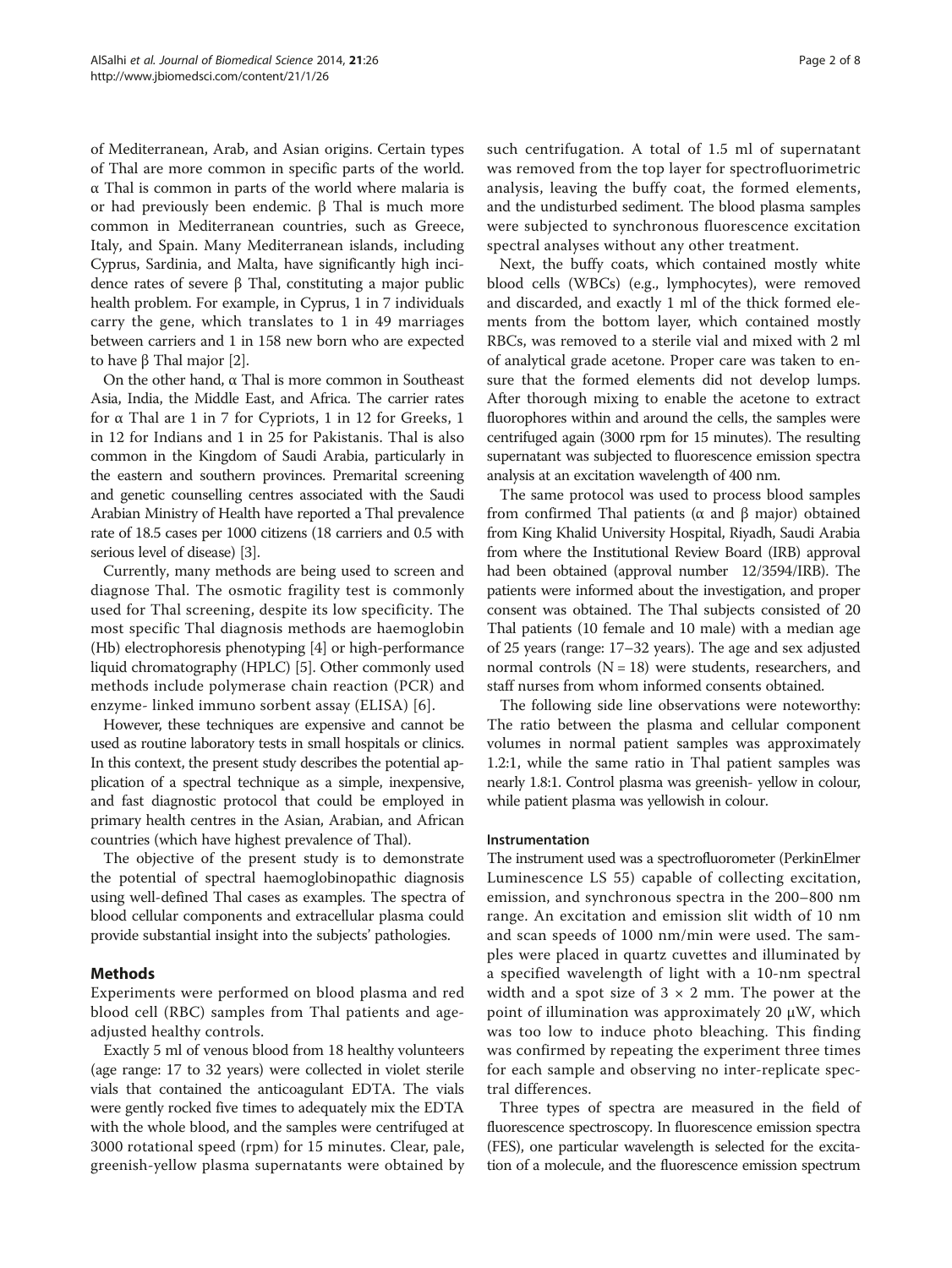<span id="page-2-0"></span>is obtained by rotating the emission grating over a predetermined range. The reverse is true of fluorescence excitation spectra (FXS), in which the peak emission band of a molecule is selected, and the excitation grating is rotated to scan the excitation spectra. In synchronous excitation spectra (SXS), both gratings are synchronously rotated at offsets of 40 nm or 70 nm to obtain the fluorescence excitation bands for every molecule in the predetermined range. The wavelength offset and scan range are not unique; they are determined empirically by trial and error, for a given set of experimental protocol. After analysing other offsets, including 10 nm and 30 nm, it was determined that the 70 nm offset provided excellent resolution and good contrast between the normal and Thal samples because 70 nm is the Stokes shift [\[7](#page-7-0),[8\]](#page-7-0) of the most important biofluorophores (e.g., tryptophan) in blood plasma. Hence, all the results presented for plasma were based on the synchronous excitation spectra (SXS).

# Results

Figure 1 shows the FES of the acetone extracts of blood cellular components from normal (a) and Thal samples (b), both of which were excited at 400 nm. Both had peaks at 470 nm, mostly due to the Raman acetone band in which the fluorescent bio molecules were suspended; the two additional bands at 580 nm and 630 nm represented the basic and neutral forms of porphyrin, respectively. By calculating the ratio  $R_1 = I_{630}/I_{580}$ , which was the intensity ratio between the bands at 630 and at 580 nm, we obtained a value of approximately 1.2 for the normal samples and 0.5 for the Thal samples. The ratio values for these two sets are shown in Figure [2](#page-3-0) and indicate a clear difference between the groups.

Figure [3\(](#page-3-0)a) shows a typical synchronous excitation spectrum (SXS) of plasma of an age-adjusted normal control, a 25 year old female. The spectrum has three main peaks at 290 nm, 370 nm, and 450 nm. Of these, the 290 nm peak corresponded to the excitation peak of the amino acid tryptophan, the 370 nm peak corresponded to that of the coenzyme nicotinamide adenine dinucleotide (NADH), and the 450 nm peak corresponded to that of the metabolite flavin adenine dinucleotide (FAD). A shoulder was apparent at 275 nm on the shorter wavelength side of the 290 nm peak due to the amino acid tyrosine. The intensities of these peaks (in arbitrary units) were 225 for the 290 nm band, 70 for the 370 nm band, 40 for the 450 nm band, and approximately 160 for the 275 nm shoulder.

In contrast, a typical synchronous excitation spectrum (SXS) of plasma of a Thal patient (female, age 25) is shown in Figure [3\(](#page-3-0)b). There were two major differences between the normal and Thal patient samples. The first difference was that the peaks were conspicuously out of proportion. The second was that the overall intensities were significantly lower in the Thal patients than in the normal controls. For example, the relative intensity ratio  $R_2 = I_{290}/I_{370}$  (which was the ratio of the peak intensities due to tryptophan and NADH) for the normal control was 2.4, while for the Thal patient value was 8.7. The two fluorescent biomarkers, tryptophan and NADH, were out of proportion in Thal patients, as indicated by the approximately 3.6 fold higher  $R_2$  value for Thal patients. The scatter plot for  $R<sub>2</sub>$ , shown in Figure [4](#page-4-0), classifies the two sets quite well.

Similarly,  $R_3$ , which was defined as  $I_{450}/I_{370}$ , or the ratio of the peak intensities at 450 nm and 370 nm due to

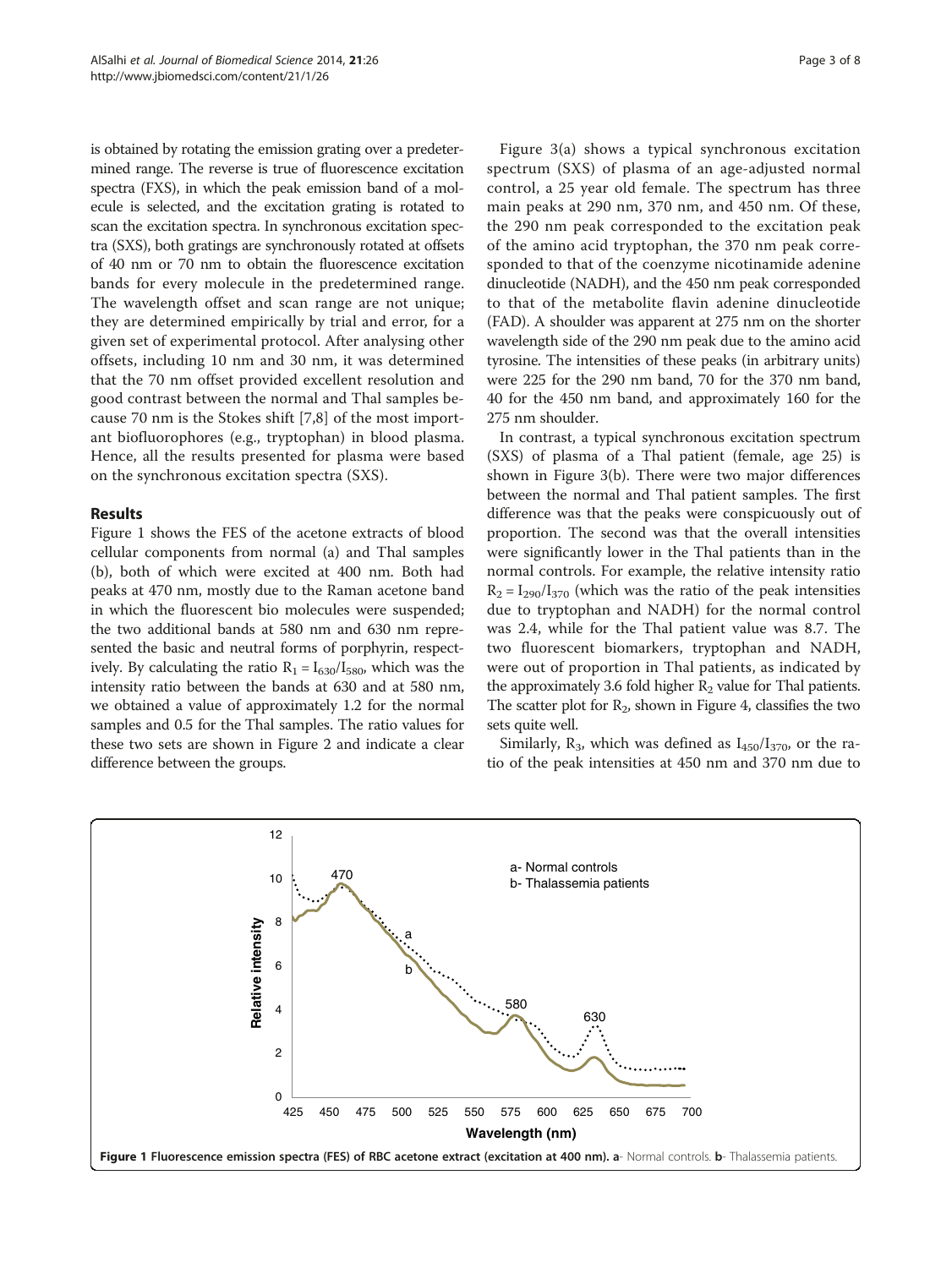FAD and NADH, respectively, was out of proportion in the Thal patients (Figure 3). We found that the mean of  $R<sub>3</sub>$  is 0.86 for the controls and 19.7 for the Thal patients. Using this classification method, it was possible to achieve specificity and sensitivity rates exceeding 96% because the FAD levels were abnormally high in Thal patients. See Figure [5](#page-4-0).

0.2

0.4

0.6

0.8

1

1.2

**Ratio (I630/I580)**

Ratio (I<sub>630</sub>/I<sub>580</sub>)

1.4

1.6

1.8

2

2.2

Another unique feature was the relative peak elevation at 275 nm compared with that at 290 nm in the Thal patients, as shown in Figure 3. The normal control samples had a clear distinct band in the UV region at 290 nm with a weak shoulder at 275 nm, but the reverse was true for the Thal patient samples. The  $R_4$  ratio of  $I_{275}/I_{290}$  was approximately 0.8 for the normal samples but was increased to 0.9-2.1 (average: 1.39) for the Thal samples, as shown in Figure [6](#page-5-0). Thus, the peak at 275 nm (due to tyrosine) was elevated 1.5 times in Thal patients.

a- Normal cotrols = 1.19  $b$ - Thalassemia patients =  $0.51$ 

Because the present study was limited to 38 samples (20 Thal and 18 control) only a simple, basic statistical analysis was performed; the means and standard deviations for



0 3 6 9 12 15 18 21 24 27 30 33 36 39

a b

**Patient Number**

Figure 2 Distribution of  $R = I_{630}/I_{580}$  ratios, as obtained from Figure [1](#page-2-0). a- Normal controls b- Thalassemia patients.

<span id="page-3-0"></span>

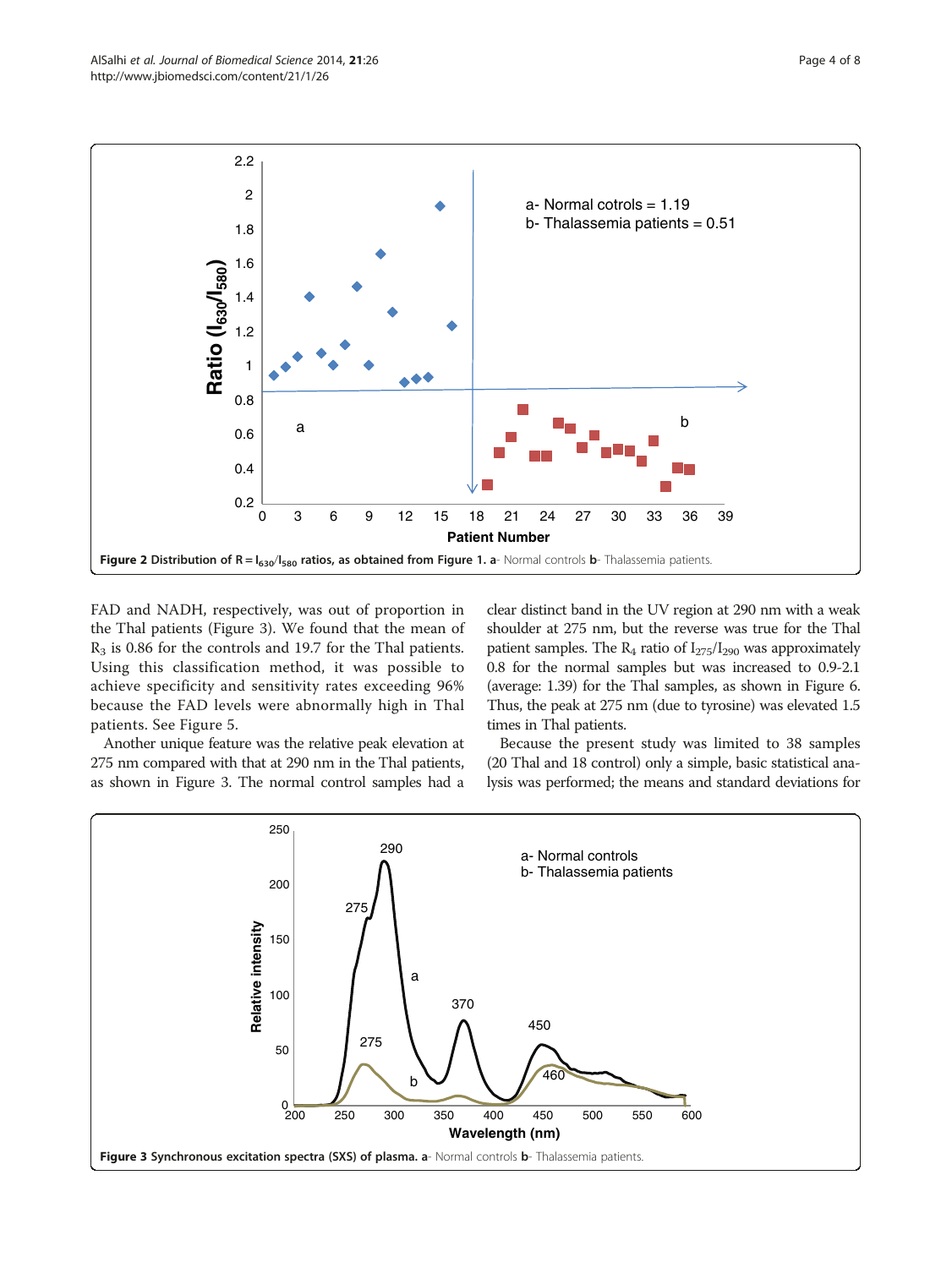<span id="page-4-0"></span>

each ratio parameter are shown in Table [1](#page-5-0) (e.g.,  $R_1$ \_630\_580 is the ratio of the intensities at 630 and 580 nm). For each ratio, ID 1 indicates a normal sample, and 2 indicate a Thal patient sample; only one parameter,  $I_{290}$ , was based on the absolute rather than the relative sample intensity. The p-value for the two-tailed test was (less than 0.05) indicating good data separation. From these data, an ROC curve was drawn for the five ratio parameters. Figure [7](#page-6-0) shows the ROC for  $R_1$ , which was obtained from the FES of acetone extract of RBC, and the absolute intensity parameter at 290 nm for the plasma. Figure [8](#page-6-0) shows the ROC for other three plasma ratio parameters.

It is to be noted that, the ROC for the  $R_1$ , the runs along the two axes, indicating that this parameter is capable of classifying the samples with sensitivity and specificity levels of 100% each. The next best parameter is the  $R_3$  (ratio of the 450 nm and 370 nm intensities), which has sensitivity and specificity levels of 94% each (Table [2](#page-7-0)).

# **Discussion**

Thalassemias are blood disorders that lead to many complications, including fatigue, bone deformities, shortness of breath, growth failure, splenomegaly, and decreased life span. In developing countries, such as India and Pakistan,

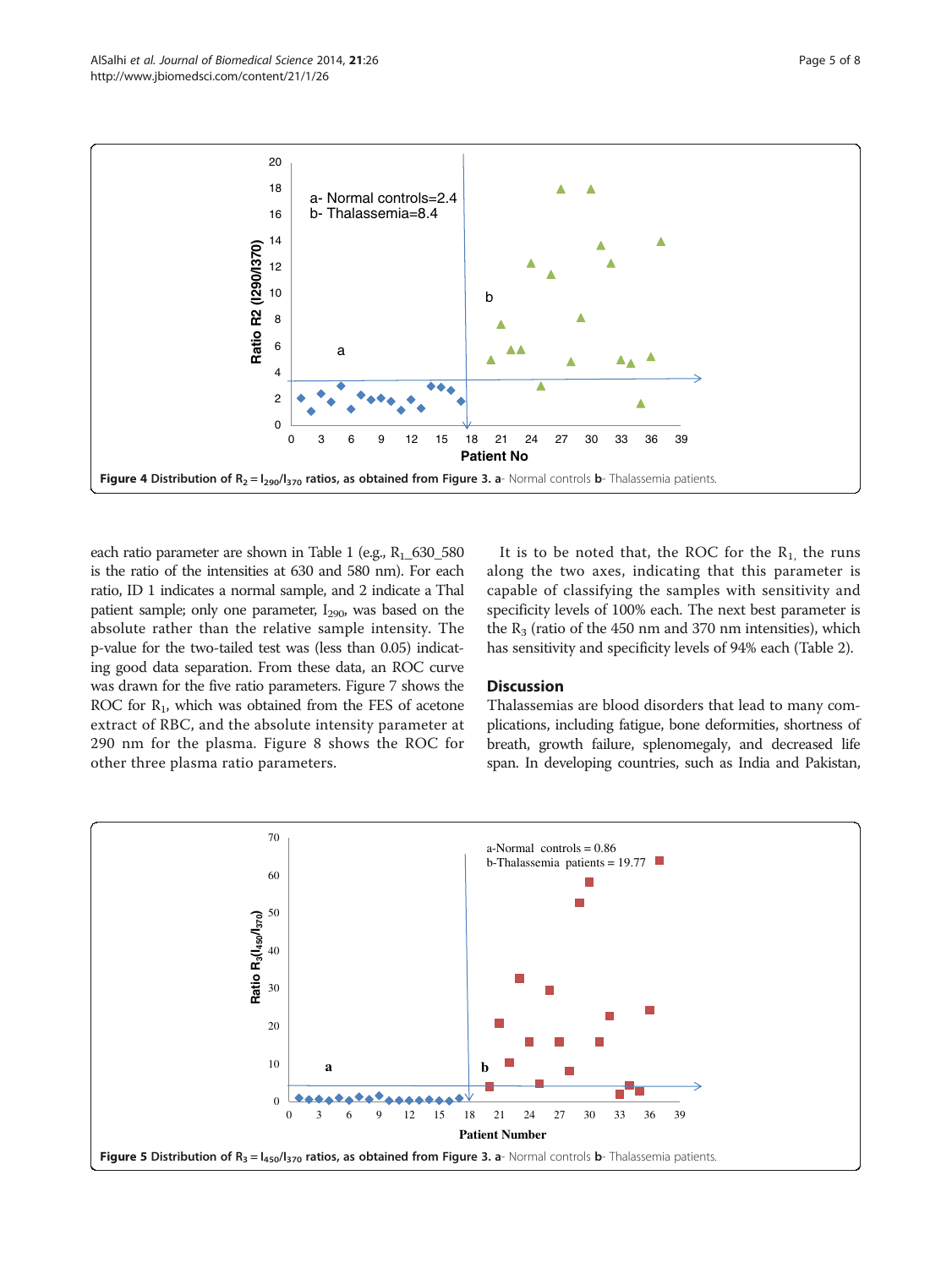<span id="page-5-0"></span>

there are no organised programs for carrier screening or scientific counselling. In this context, the results of this study indicate that a simple spectrofluorimetric detection method could offer new prospects for inexpensive Thal detection.

A set of fluorescent blood biomarkers has been identified and quantified in Thal patients by employing synchronous excitation and fluorescence emission spectra. These spectra were compared to those of age -adjusted normal controls. The two sets showed distinctly different spectral features.

A spectral feature of cellular components is considered first.

We always measured the relative peak intensity at 630 nm (neutral porphyrin) with respect to the peak at 580 nm (basic porphyrin) as an internal reference. This ratio is dependent only on the molecules present in the sample and not on instrument factors, and it has been used extensively to detect cancer. In cancer patients, this ratio is approximately 3 or higher, while in normal controls, it is approximately 1. Thus, malignancy generally increases this ratio 3 fold [[9,10](#page-7-0)]. In contrast, this ratio in Thal patients is approximately 50% of the control ratio. It is well known that the RBC content is significantly lower in Thal patients than in normal controls. In fact, the RBC content is the first test and classification factor for Thal. For all Thal cases in the present study, the RBC contents varied from 2 to 3.5 million/ $\mu$ L, with a mean value of 3 million/μL. In contrast, the RBC values for the normal controls, varied from 4.5 to 5.75 million/ $\mu$ L, with a mean value of 5 million/μL. This difference was reflected in our spectral analysis, shown in Figure [1](#page-2-0) which is the fluorescence spectra of the cellular component acetone extracts. These findings provide direct spectroscopic evidence of the reduced RBC counts in Thal patients. As expected, we obtained a one to one correlation between the microscopic cell counts and the spectroscopic molecular diagnoses (Figures [1](#page-2-0) and [2\)](#page-3-0).

However, it was surprising to observe the effects of defective haemoglobin on the fluorescent plasma biomarkers (tyrosine, tryptophan NADH, and FAD), as shown in Figure [2](#page-3-0) to Figure 6. Of these biomarkers, the first two are well known essential amino acids, NADH

|  | Table 1 Group statistics and independent 2-tailed t-test |  |  |  |  |
|--|----------------------------------------------------------|--|--|--|--|
|--|----------------------------------------------------------|--|--|--|--|

| Parameter  | ID   | N  | Mean     | Std. deviation | Std. error mean | 2-tailed significance (P-value) |
|------------|------|----|----------|----------------|-----------------|---------------------------------|
| PK 290     | 1.00 | 18 | 144.4833 | 88.16186       | 20.77995        |                                 |
|            | 2.00 | 20 | 24.0410  | 29.91528       | 6.68926         | 0.05                            |
| R1_630_580 | 1.00 | 16 | 1.1913   | 0.29768        | 0.07442         |                                 |
|            | 2.00 | 18 | 0.5117   | 0.11643        | 0.02744         | 0.06                            |
| R2 290 370 | 1.00 | 18 | 2.4106   | 1.15647        | 0.27258         |                                 |
|            | 2.00 | 20 | 8.7770   | 6.26392        | 1.40065         | 0.08                            |
| R3 450 370 | 1.00 | 18 | 0.8678   | 0.99778        | 0.23518         |                                 |
|            | 2.00 | 20 | 19.7755  | 19.16323       | 4.28503         | 0.03                            |
| R4 275 290 | 1.00 | 18 | 0.8994   | 0.10707        | 0.02524         |                                 |
|            | 2.00 | 20 | 1.3465   | 0.39160        | 0.08756         | 0.002                           |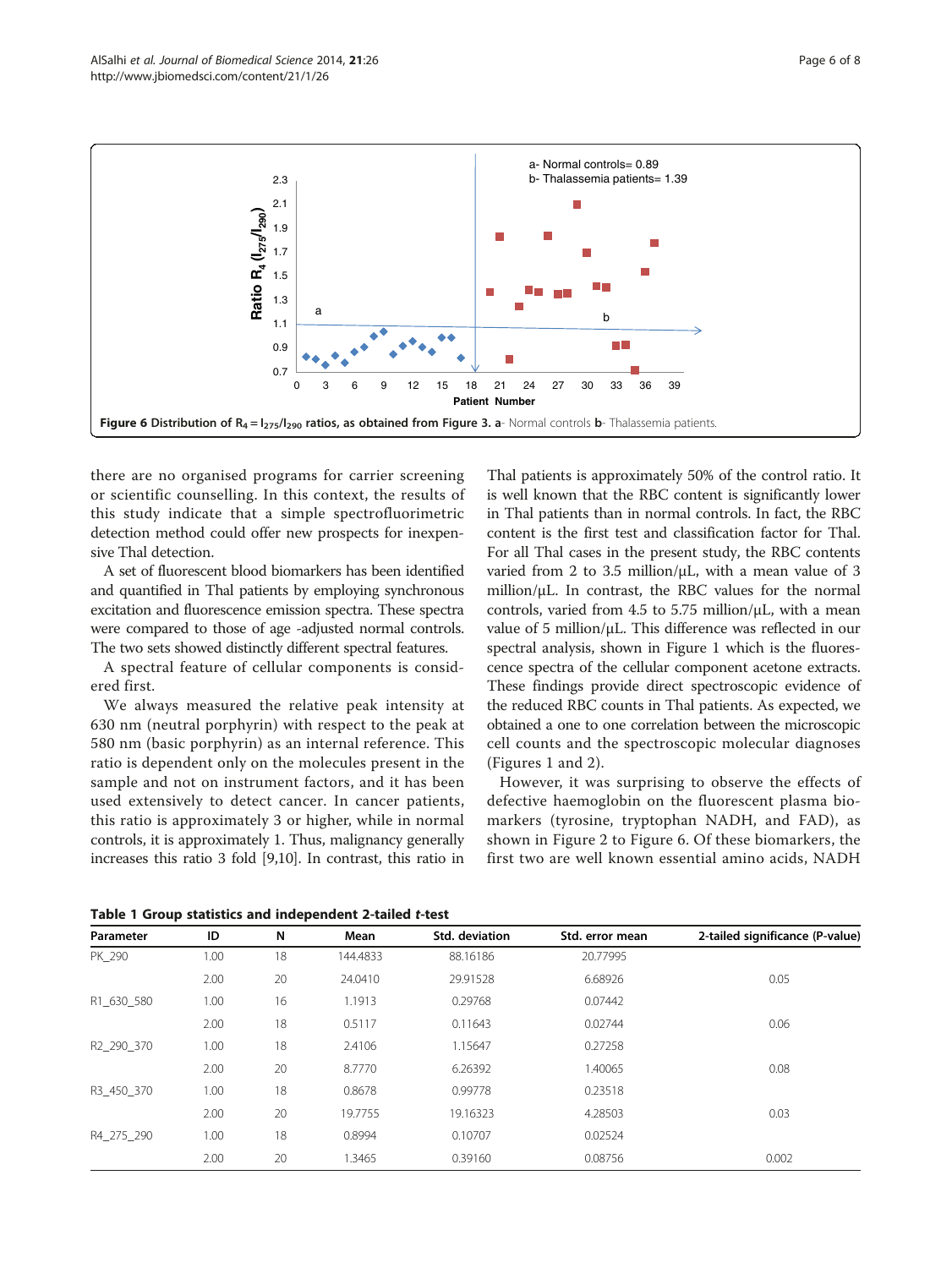<span id="page-6-0"></span>

is a coenzyme, and FAD is a metabolite that is involved in many cellular redox activities. All these molecules are misregulated in Thal and cancer patients [\[8](#page-7-0)].

The most striking observation was the abnormal elevation in FAD levels (SXS at 450 nm) and the equally abnormal decrease in NADH levels (SXS at 370 nm); the ratio between these two biomarkers provided a diagnostic accuracy of 94%. There could be many reasons for these aberrations. For example, RBCs decays at a much faster rate in Thal patients than in normal controls due to the faulty globins, and FAD is a well-known metabolite that is involved in all cellular redox activities. In the decay of one RBC, two NADH molecules are involved, which could be the main reason for the abnormal decrease in NADH levels. Another possible reason is that NADH might transfer a significant amount of excitation energy to FAD due to the strong overlap of the NADH emission band and the FAD absorption band. Similar reductions in NADH levels